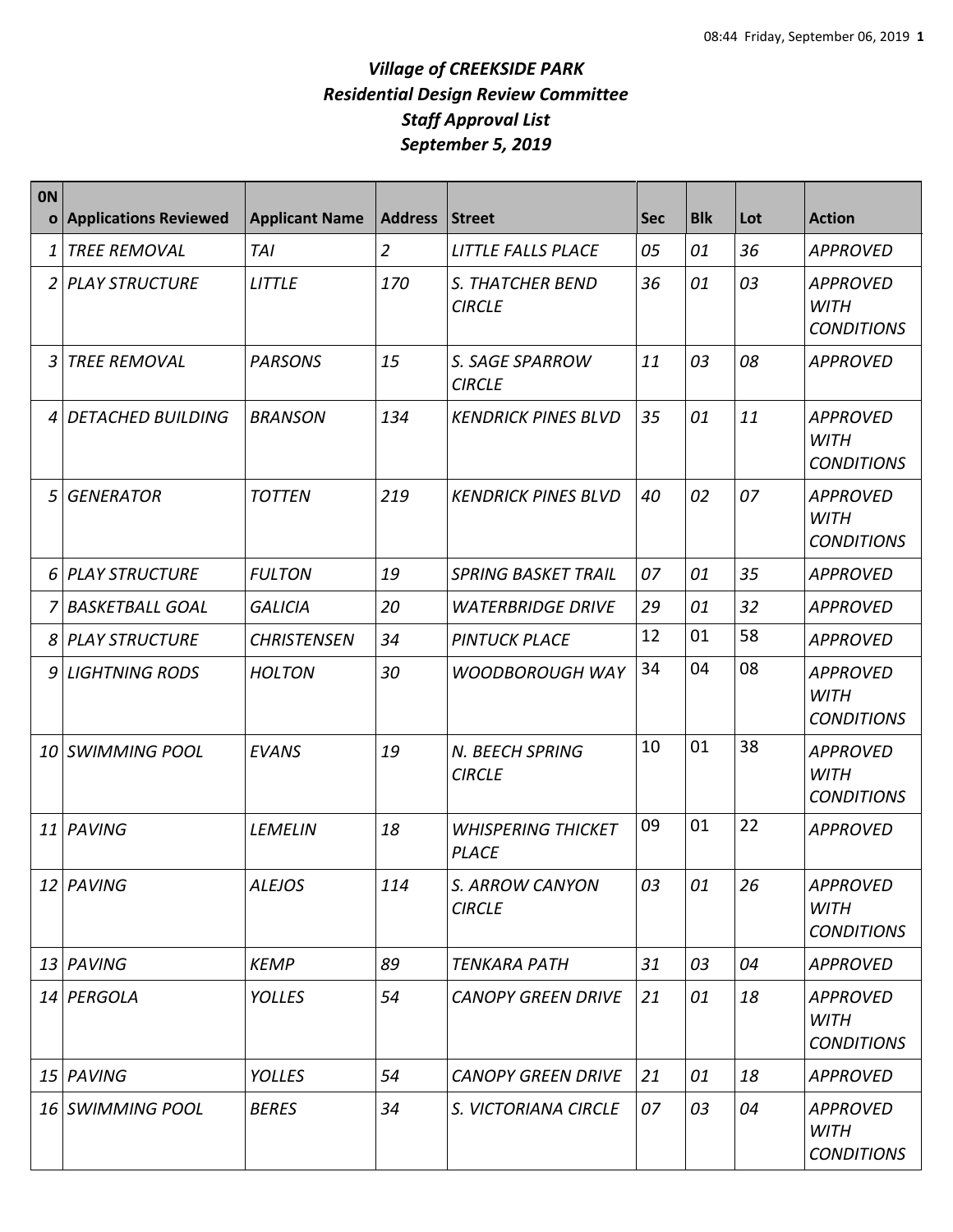| <b>ON</b><br>$\mathbf{o}$ | <b>Applications Reviewed</b>        | <b>Applicant Name</b> | <b>Address</b> | <b>Street</b>                           | <b>Sec</b> | <b>Blk</b> | Lot | <b>Action</b>                                       |
|---------------------------|-------------------------------------|-----------------------|----------------|-----------------------------------------|------------|------------|-----|-----------------------------------------------------|
| 17                        | <b>GENERATOR</b>                    | <b>HAWKINS</b>        | 10             | <b>FREESTONE STREAM</b><br><b>PLACE</b> | 15         | 05         | 11  | <b>APPROVED</b><br><b>WITH</b><br><b>CONDITIONS</b> |
| 18                        | <b>LIGHTNING RODS</b>               | <b>DAKOTA</b>         | 186            | <b>ROCKEWELL PARK</b><br><b>BLVD</b>    | 33         | 10         | 02  | <b>APPROVED</b><br><b>WITH</b><br><b>CONDITIONS</b> |
| 19                        | <b>PATIO COVER</b>                  | <b>BERES</b>          | 34             | S. VICTORIANA CIRCLE                    | 07         | 03         | 04  | <b>APPROVED</b><br><b>WITH</b><br><b>CONDITIONS</b> |
| 20                        | <b>SUMMER KITCHEN</b>               | <b>BERES</b>          | 34             | S. VICTORIANA CIRCLE                    | 07         | 03         | 04  | <b>APPROVED</b><br><b>WITH</b><br><b>CONDITIONS</b> |
| 21                        | <b>DRIVEWAY</b><br><b>RESURFACE</b> | <b>ROSS</b>           | 59             | S. SAGE SPARROW<br><b>CIRCLE</b>        | 11         | 03         | 19  | <b>APPROVED</b>                                     |
| 22                        | <b>PATIO COVER</b>                  | <b>WILSON</b>         | 106            | E. COVE VIEW TRAIL                      | 06         | 01         | 86  | <b>APPROVED</b><br><b>WITH</b><br><b>CONDITIONS</b> |
| 23                        | <b>SUMMER KITCHEN</b>               | <b>WILSON</b>         | 106            | E. COVE VIEW TRAIL                      | 06         | 01         | 86  | <b>APPROVED</b><br><b>WITH</b><br><b>CONDITIONS</b> |
| 24                        | <b>LIGHTNING RODS</b>               | <b>DeLEON</b>         | 11             | <b>WOODBOROUGH WAY</b>                  | 34         | 03         | 03  | <b>APPROVED</b><br><b>WITH</b><br><b>CONDITIONS</b> |
| 25                        | <b>HOME</b><br><b>CONSTRUCTION</b>  | <b>MARUSIK</b>        | 19             | <b>BAY MILLS PLACE</b>                  | 08         | 02         | 11  | <b>APPROVED</b><br><b>WITH</b><br><b>CONDITIONS</b> |
|                           | 26 SUMMER KITCHEN                   | <b>SHERMIS</b>        | 14             | S. BRAIDED BRANCH<br><b>DRIVE</b>       | 31         | 01         | 27  | <b>APPROVED</b><br><b>WITH</b><br><b>CONDITIONS</b> |
|                           | 27 GENERATOR                        | <b>HENDERSON</b>      | 34             | <b>W. CANYON WREN</b><br><b>CIRCLE</b>  | 13         | 02         | 06  | <b>APPROVED</b><br><b>WITH</b><br><b>CONDITIONS</b> |
|                           | 28 SOLAR PANELS                     | <b>GONZALEZ</b>       | 10             | <b>SHADED ARBOR DRIVE</b>               | 27         | 01         | 69  | <b>APPROVED</b><br><b>WITH</b><br><b>CONDITIONS</b> |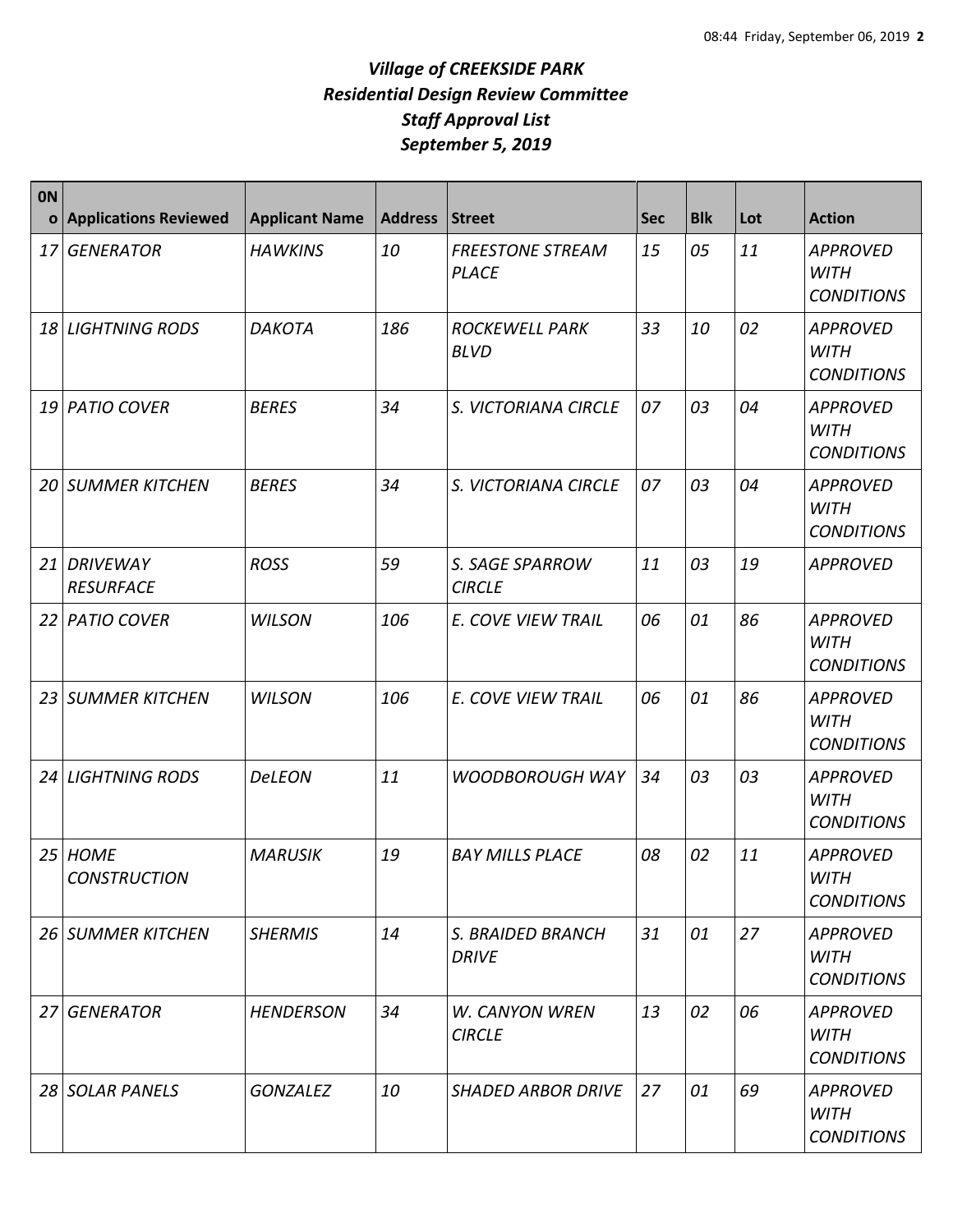| <b>ON</b><br>$\mathbf{o}$ | <b>Applications Reviewed</b>         | <b>Applicant Name</b> | <b>Address</b> | <b>Street</b>                          | <b>Sec</b> | <b>Blk</b> | Lot | <b>Action</b>                                       |
|---------------------------|--------------------------------------|-----------------------|----------------|----------------------------------------|------------|------------|-----|-----------------------------------------------------|
| 29                        | <b>SUMMER KITCHEN</b>                | <b>ROMERO</b>         | 30             | <b>WOODED OVERLOOK</b><br><b>DRIVE</b> | 19         | 01         | 03  | <b>APPROVED</b><br><b>WITH</b><br><b>CONDITIONS</b> |
|                           | 30 PATIO COVER                       | <b>JOHN</b>           | 79             | <b>BIRCH CANOE DRIVE</b>               | 20         | 01         | 16  | <b>APPROVED</b><br><b>WITH</b><br><b>CONDITIONS</b> |
| 31                        | <b>TREE REMOVAL</b>                  | <b>GARRETT</b>        | 18             | <b>MARISCAL PLACE</b>                  | 10         | 03         | 30  | <b>APPROVED</b>                                     |
| 32                        | <b>COLOR</b>                         | <b>GREENBLATT</b>     | 99             | N. THATCHER BEND<br><b>CIRCLE</b>      | 34         | 01         | 26  | <b>APPROVED</b>                                     |
|                           | 33 FENCE                             | <b>WINTERS</b>        | 82             | <b>LAKE REVERIE PLACE</b>              | 17         | 01         | 21  | <b>APPROVED</b><br><b>WITH</b><br><b>CONDITIONS</b> |
|                           | 34 FENCE                             | <b>FULLER</b>         | 68             | S. WATERBRIDGE<br><b>DRIVE</b>         | 29         | 01         | 09  | <b>APPROVED</b>                                     |
| 35                        | <b>SWIMMING POOL</b>                 | <b>GARCIA</b>         | 47             | N. LOCHWOOD WAY                        | 18         | 02         | 04  | <b>APPROVED</b><br><b>WITH</b><br><b>CONDITIONS</b> |
| 36                        | <b>LIGHTNING RODS</b>                | <b>STREETMAN</b>      | 178            | <b>ROCKWELL PARK DRIVE</b>             | 32         | 05         | 01  | <b>APPROVED</b><br><b>WITH</b><br><b>CONDITIONS</b> |
| 37                        | <b>COURTYARD</b><br><b>ENCLOSURE</b> | <b>NAPOLI</b>         | 46             | <b>DAWNING FLOWER</b><br><b>DRIVE</b>  | 40         | 01         | 19  | <b>APPROVED</b>                                     |
| 38                        | SWIMMING POOL                        | <b>STUBBS</b>         | $\overline{z}$ | <b>ELANDER BLOSSOM</b><br><b>DRIVE</b> | 32         | 01         | 58  | <b>APPROVED</b><br><b>WITH</b><br><b>CONDITIONS</b> |
|                           | 39 SUMMER KITCHEN                    | <b>ALBERS</b>         | 15             | S. SWANWICK PLACE                      | 03         | 02         | 16  | <b>APPROVED</b><br><b>WITH</b><br><b>CONDITIONS</b> |
|                           | 40 PAVING                            | <b>ALBERS</b>         | 15             | S. SWANWICK PLACE                      | 03         | 02         | 16  | <b>APPROVED</b><br><b>WITH</b><br><b>CONDITIONS</b> |
|                           | 41 PATIO COVER                       | <b>ALBERS</b>         | 15             | S. SWANWICK PLACE                      | 03         | 02         | 16  | <b>APPROVED</b><br><b>WITH</b><br><b>CONDITIONS</b> |